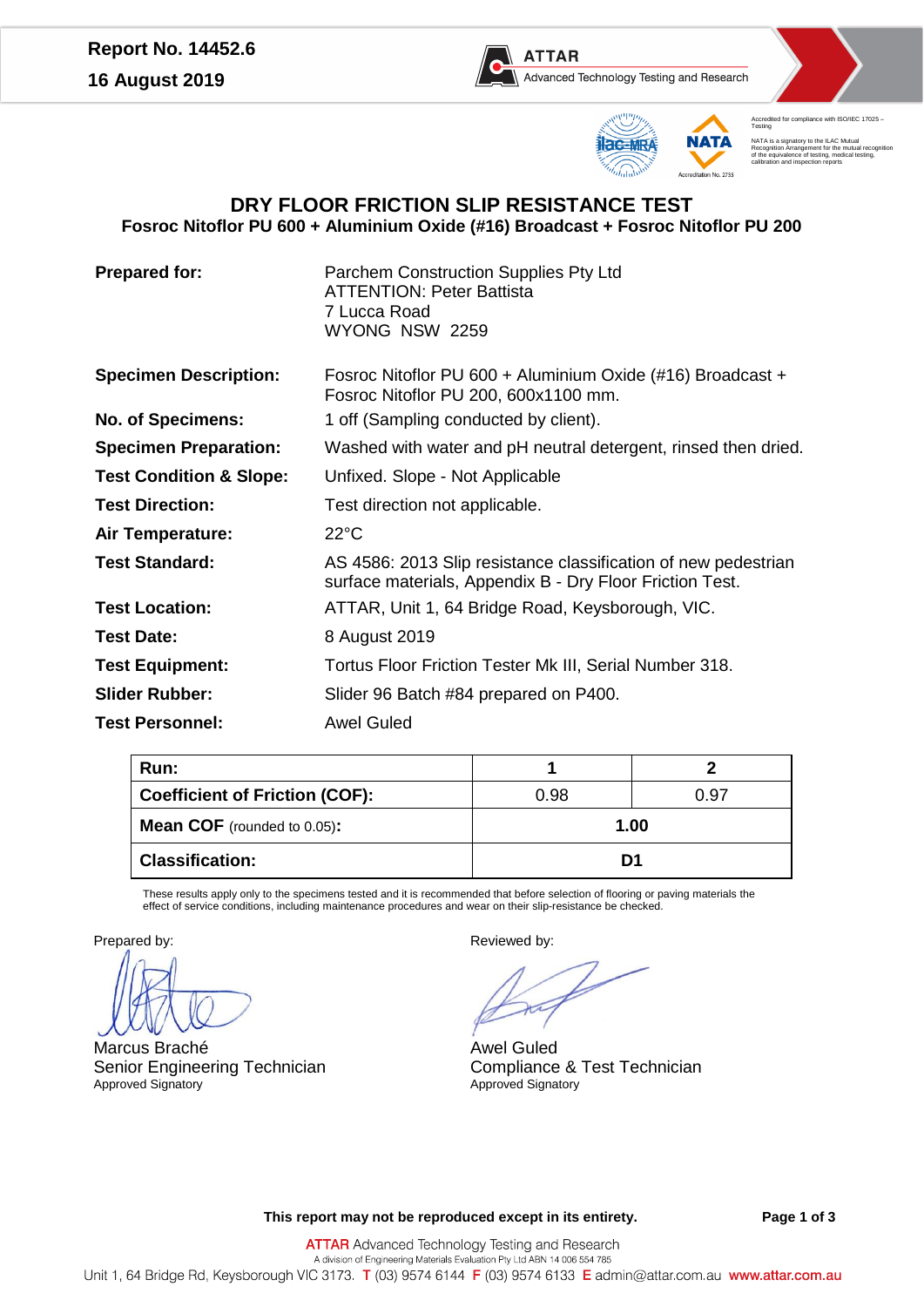



**Figure 1:** Fosroc Nitoflor PU 600 + Aluminium Oxide (#16) Broadcast + Fosroc Nitoflor PU 200.